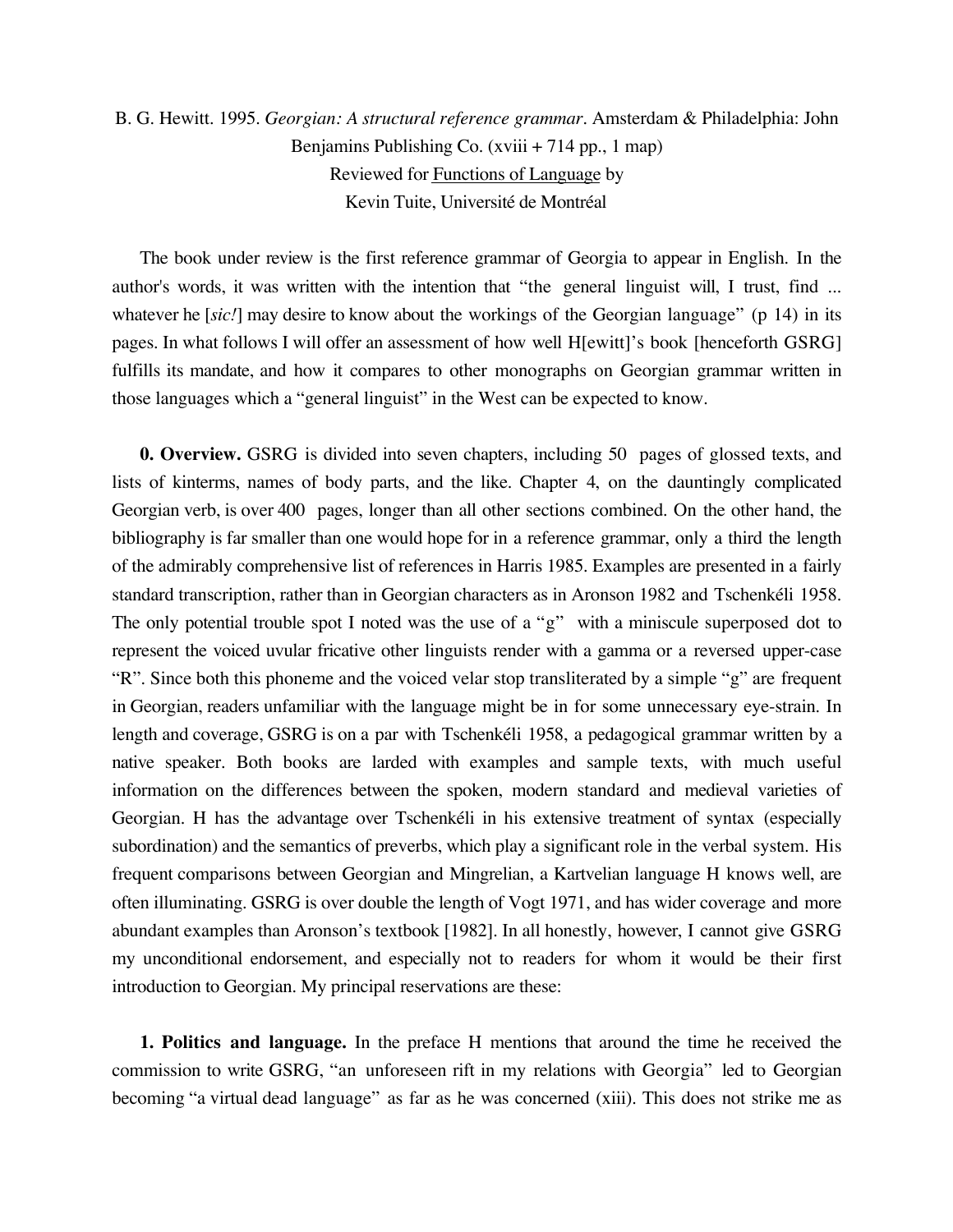## *B. G. Hewitt review (Tuite) — mai 13, 2003 — page 2*

the most auspicious circumstance in which to write a reference grammar of a language that is very much alive. One annoying, but not particularly harmful, consequence is the 17-page introduction, in which the reader is treated to H's views on language and ethnic identity, and the linguistic policies of post-Soviet Georgia. A more serious problem is the evident lack of editorial input from native speakers, who could have saved H from the glaring error he only caught when the book was already in press (remedied in the Corrigendum on p. xiv), corrected a few minor typos that H did not catch, and provided the subtle distinctions of meaning H was unable to puzzle out from dictionaries and literature anthologies (for example the interplay between context and presupposition in the choice of deictic pronouns and adverbs, especially those he glosses simply "by 2nd person").

**2. Transitivity and aspect.** One of the marks of a successful linguistic description, I believe, is that the categories selected by the author cut along the grain of the language. If one has enough hands-on experience with the language under study, it is usually possible to sense which descriptions approach this ideal, and which come across as forced, awkward or contrived. In many areas of Georgian grammar, H succeeds in finding the grain; but as far as the verbal system is concerned, I feel he has missed some important and useful generalizations.

Over the past 10 years or so, H and Alice Harris have carried on a debate over whether Georgian is an 'ergative' language, an argument which hinges on whether the so-called 'medial' or 'medio-active' verbs — which assign ergative case to their subjects, even though most of them are intransitive — are underlyingly transitive. In order to save his assertion that Modern Georgian is ergative, H must resort to phantom direct objects for medial verbs, which are "present underlyingly but obligatorily deleted once the verb's transitivity has been established" (p 341). By this analysis, for example,  $\frac{c'q'$ alma iduya [water-ERG boiled-3sg:AOR] "the water boiled" would be derived from an underlying transitive construction meaning, more or less, "the water boiled itself". It appears that H has fallen into the old trap of recapitulating diachrony in synchrony. While no one doubts that early Georgian conformed quite closely to the ergative language type, the modern language is fundamentally different. Transitivity is simply no longer all that important for the grammar, whereas aspect most certainly is. H consistently overplays the role of transitivity, as a result of which his analysis of Georgian morphosyntax abounds in phantom arguments such as the "itself" mentioned above, or the divine agent he sees lurking beneath superficially transitive wish formulæ such as net'av sul <u>šentan mamq'opa</u> "may I be with you always", which H glosses "would that X [sc. God] might let me be with you all the time" (p 447). (I studied these in the field myself, and none of the speakers I consulted ever invoked God, or any other extraterrestrial for that matter, as an explanation for the morphology). On the other hand, H's treatment of the principal aspectual oppositions marked by the Georgian verb (punctual vs. durative, perfective vs. imperfective, telic vs. atelic) is far too sketchy, and — once again falling into an often-visited trap —